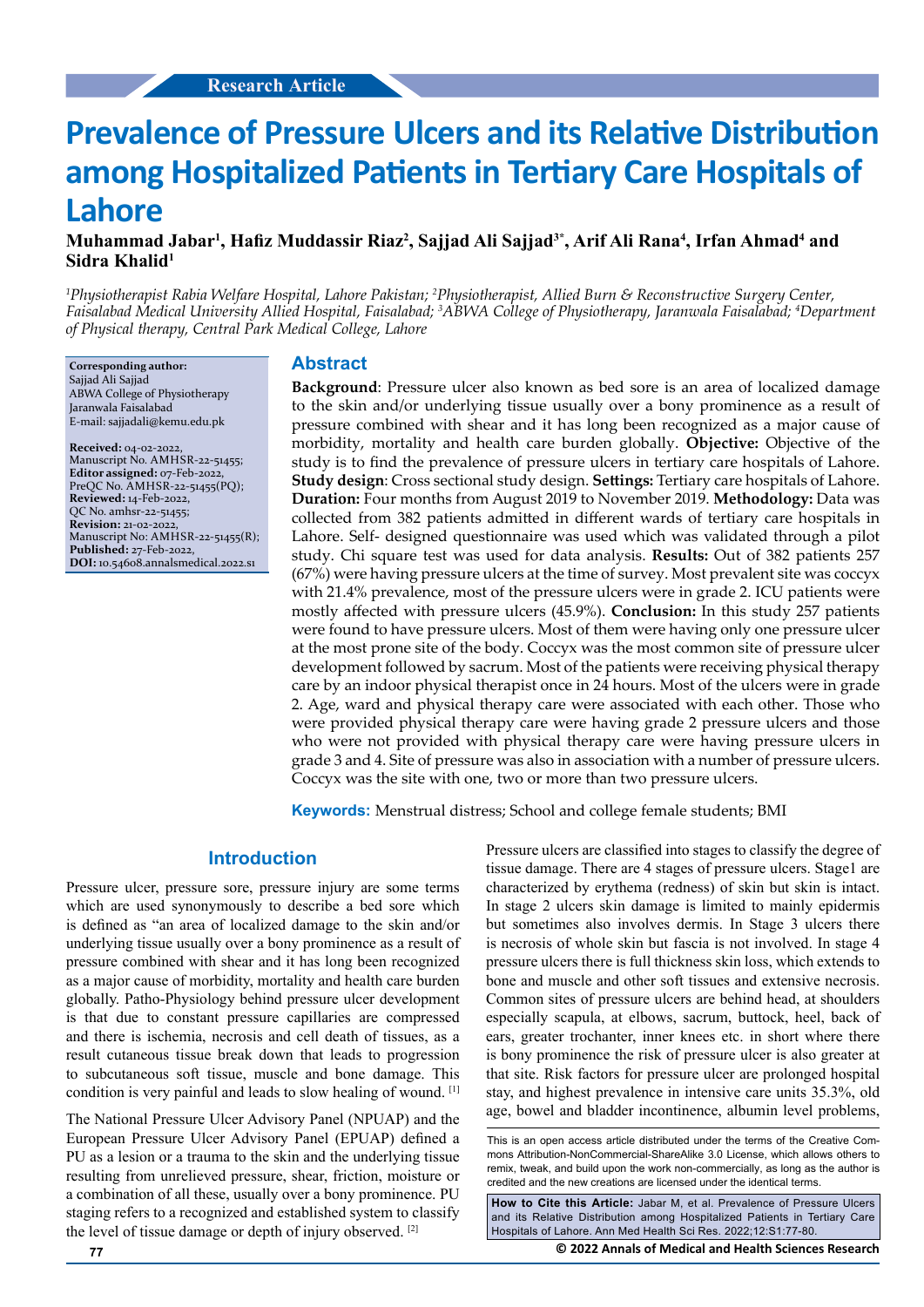diabetes, a Braden score below 17, being under- weight, inadequate nutrition [3] non-blanchable erythema, urogenital disorders and a higher body temperature <sup>[4]</sup> are important risk factors for the development of pressure ulcers. [5] . Despite increased awareness and attention, incidence rate for pressure ulcer development is unacceptably high. European healthcare providers each spend between 1%‐4% of their total budget per year on PU treatment and prevention. Annual cost for pressure ulcers in United States is US\$ 9•1-11•6 billion. Above all these pressure ulcers negatively affect rehabilitation and quality of life of the patients admitted to hospitals. [6] From the year 1993 to 2006 there is 80% increase in the number of patients who were hospitalized, which leads to PU occurrence [7].

Prevalence of pressure ulcer is not the same in all hospitalized patients but there is variation in different units of a hospital. In most of the studies prevalence is in this order from highest to lowest in Long Term Care Units (LTCU), Intensive Care Units (ICU), nursing homes and Rehabilitation Units (RU). [8]

Pressure ulcers mostly affect older patients and adults. Pressure ulcers among older individuals in long-term care facilities are a global problem with prevalence ranging from 10% to 30%. [9]

Pressure Ulcers (PUs) are a typical and expensive inconvenience patients experience when hospitalized. Heart medical procedure patients are among those most in danger for PU improvement; the revealed rate in heart medical procedure patients is as high as 29.5%. Patients who create PUs suffer from various related results including torment, contamination, sepsis, handicap, and, in uncommon cases, passing. Moreover, the expenses associated with treating PUs are significant. Furthermore, expanding the length of the remainder by as long as 11 days [10].

Díez-Manglano J, et al. conducted a prospective cohort study to find the association between pressure ulcers and risk of mortality in hospitalized patients. Percentages of patients who died during hospitalization, during one year, or within three years are 23%, 68% and 82% respectively. The presence of pressure ulcers was individually associated with mortality. [11]

Lima Serrano M, et al. conducted a systematic review to find the risk factors of pressure ulcers in intensive care units and concluded that age, length of ICU stays, diabetes, mechanical ventilation, length of mechanical ventilation, hemodialysis, vasopressor support, sedation and turning are some of the risk factors for pressure ulcer development. [12]

Lechner A, et al. conducted a cross sectional study the find the association between dry skin and pressure ulcer risk and concluded that the presence of skin dryness at the trunk was significantly higher for subjects with pressure ulcers category 2+(71.9%) of patients had dry skin at legs or feet and presented with heel/ankle pressure ulcers category 2+. Skin dryness may be less important for sacral pressure ulcers. [13]

## **Materials and Methods**

## **Study Design**

Cross sectional study.

#### **Study setting**

Tertiary care hospitals of Lahore.

#### **Duration**

Four months from August 2019 to November 2019.

#### **Sample technique**

Convenient sampling technique.

## **Sample size**

Total Three hundred and eighty-two patients.

#### **Inclusion criteria**

Patients who had pressure ulcers at the time of survey and their hospital stay duration was at least one week.

#### **Exclusion criteria**

A pre tested and validated questionnaire was used to measure the baseline knowledge, attitude and practice regarding the pandemic and alternative therapies for the same.

## **Data collection procedure**

With a self-designed questionnaire, data was collected from patients admitted in different wards (surgical, medical, ICU etc.) was used for data collection and analyzed by using SPSS version 22.

#### **Results**

Out of 257 patients that were found to have pressure ulcers at any site of the body, 69.65% (181) were found to be males whereas 30.35% (78) were found to be females.

Out of 257 patients who reported to have pressure ulcers on various sites of their body, 5.06% (13) were found to be 50-60 years old , 41.25% (106) were found to be 60-70 years old , 47.08% (121) were found to be 70-80 years old whereas only 6.61% (17) were found to be 80-90 years old.

45.91% (118) patients were found in Intensive Care Units of the hospitals, 34.6% (89) in Medical wards whereas 19.5% (50) of patients were found in the Surgical Wards of tertiary care Hospitals of Lahore. patients who were found to suffer from pressure ulcers, 93 patients i.e. 36.2% had only one pressure ulcer at any of the prone sites, 90 patients i.e. 35% had two pressure ulcers at any of the sites in body while 74 i.e. 28.79% had pressure ulcers more than two.

Patients who reported to have pressure ulcers, 72.76% (187) claimed to be provided by regular physiotherapy by the indoor therapist whereas 27.24% (70) reported not to be provided physiotherapy.

Out of 257 patients, 37 i.e. 14.40% patients had ulcer at occipital region, 5 i.e. 1.95% had at Temporal region, 6 i.e. 2.33% had ulcers at shoulder region and 23 i.e. 8.95% had ulcers at elbow region. 53 patients i.e. 20.62% had ulcers at sacrum at 55 i.e. 21.40% had ulcers at coccygeal area.

In lower limb, 14 patients i.e. 5.45% had ulcers at greater trochanter, 31 i.e. 12.06% at ischia tuberosity, 14 i.e. 5.45% at lateral malleolus and 19 i.e. 7.39% had ulcers at their heel area.

7 patients i.e. 2.7% had a pressure ulcer of grade 1, 120 i.e. 46.69% had ulcers of grade 2, 107 i.e. 41.63% had grade 3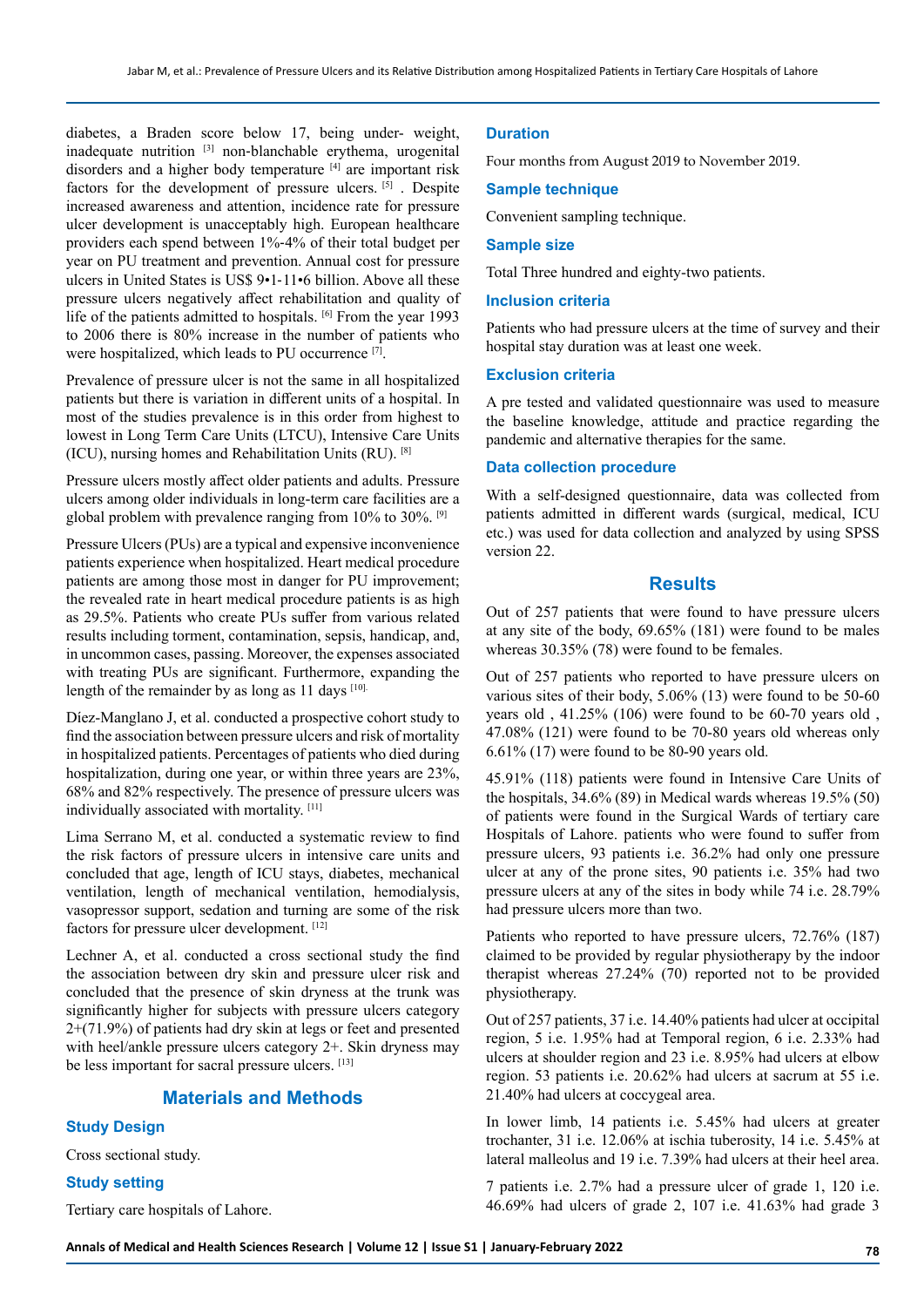

**Figure 1:** Out of 382, 257 have pressure ulcers on their body and 125 did not have. So prevalence of pressure is 67% in current study.

| Table: 1: Sites of Pressure Ulcers In Patients. |                  |         |                  |                              |
|-------------------------------------------------|------------------|---------|------------------|------------------------------|
| Valid                                           | <b>Frequency</b> | Percent | Valid<br>Percent | <b>Cumulative</b><br>Percent |
| Occipital region                                | 37               | 14.4    | 14.4             | 14.4                         |
| Temporal                                        | 5                | 1.9     | 1.9              | 16.3                         |
| Shoulders                                       | 6                | 2.3     | 2.3              | 18.7                         |
| <b>Elbows</b>                                   | 23               | 8.9     | 8.9              | 27.6                         |
| Sacrum                                          | 53               | 20.6    | 20.6             | 48.2                         |
| Coccyx                                          | 55               | 21.4    | 21.4             | 69.6                         |
| Greater<br>Trochanter                           | 14               | 5.4     | 5.4              | 75.1                         |
| <b>Ischial Tuberosity</b>                       | 31               | 12.1    | 12.1             | 87.2                         |
| Lateral Malleolus                               | 14               | 5.4     | 5.4              | 92.6                         |
| Heels                                           | 19               | 7.4     | 7.4              | 100                          |
| Total                                           | 257              | 100     | 100              |                              |

ulcers and 23 i.e. 8.95% had grade 4 ulcers [Figure 1].

Table 1 depicts that out of 257 patients, 37 i.e. 14.40% patients had ulcer at occipital region, 5 i.e. 1.95% had at Temporal region, 6 i.e. 2.33% had ulcers at shoulder region and 23 i.e. 8.95% had ulcers at elbow region. 53 patients i.e. 20.62% had ulcers at sacrum at 55 i.e. 21.40% had ulcers at coccygeal area.

In lower limb, 14 patients i.e. 5.45% had ulcers at greater trochanter, 31 i.e. 12.06% at ischial tuberosity, 14 i.e. 5.45% at lateral malleolus and 19 i.e. 7.39% had ulcers at their heel area.

Out of 257 patients, 7 patients i.e. 2.7% had a pressure ulcer of grade 1, 120 i.e. 46.69% had ulcers of grade 2, 107 i.e. 41.63% had grade 3 ulcers and 23 i.e. 8.95% had grade 4 ulcers.

## **Discussion**

The study was conducted to find the prevalence of pressure ulcers among tertiary care hospitals of Lahore. Sample size 382 of them 257 patients had pressure ulcers at one or more site. Prevalence rate was 67.2% which might be different from the results of other studies of the same type but this difference is present due to any reasons such as; sample size variations, inclusion and exclusion criteria and study settings

Age of the patients was related to site of pressure ulcer as shown by the statistics (55.425>38.89), in all age groups coccyx was the most common site for pressure ulcer. In 50-60 years most of the pressure ulcers were found in occipital region, in 60-70 years of age it was coccyx region, in 70-80 it was sacral region, in 80-90 years it was coccyx that was most affected.

Number of pressure ulcers and site of pressure ulcer was in association with each other. Results of chi square test show this association (71.438>28.87). Coccyx was the most prevalent site with one pressure ulcer, two pressure ulcers and more than two pressure ulcers.

Patients were having pressure ulcers in different grades and locations. Number of pressure ulcers was also different for different patients. Data regarding physical therapy care and number of PT sessions was also collected. Most of the patients affected by pressure ulcers were male (69%) and less were female (30%). Another study has almost similar results describing 53% patients having pressure ulcers were male. [14]. Most of the patients having pressure ulcers were in the age range 70-80 years. The results of a study which was conducted in the year 2017 showed that the most prevalent site of pressure ulcer development was sacrum and coccyx. [15]

Pressure ulcers are the cause of morbidities in bed ridden patients once they are formed they are not easy to cure also they add to the discomfort of patients. Precautionary measures should be taken by hospital and other caretaker staff to avoid pressure ulcers. Repositioning, wound care, cleanliness, moisture free environment and proper circulation are some of the preventive measures to be taken to avoid these.

## **Conclusion**

In this study 257 patients were found to have pressure ulcers. Most of them were having only one pressure ulcer at the most prone site of the body. Coccyx was the most common site of pressure ulcer development followed by sacrum. Most of the patients were receiving physical therapy care by an indoor physical therapist once in 24 hours. Most of the ulcers were in grade 2. Age, ward and physical therapy care were associated with each other. Those who were provided physical therapy care were having grade 2 pressure ulcers and those who were not provided with physical therapy care were having pressure ulcers in grade 3 and 4. Site of pressure was also in association with a number of pressure ulcers. Coccyx was the site with one, two or more than two pressure ulcers.

## **Limitations**

The study was conducted in a limited area and limited space of time so that results could be compiled easily. The results are only applicable to tertiary care hospitals of Lahore. This survey cannot be used on a very large scale.

## **Suggestions/Recommendations**

All the authors declare that there was no conflict of interest in the present study.

## **References**

1. Assefa T, Mamo F, Shiferaw D. [Prevalence of Bed Sore and](https://ideas.repec.org/a/adp/joroaj/v8y2017i4p74-81.html)